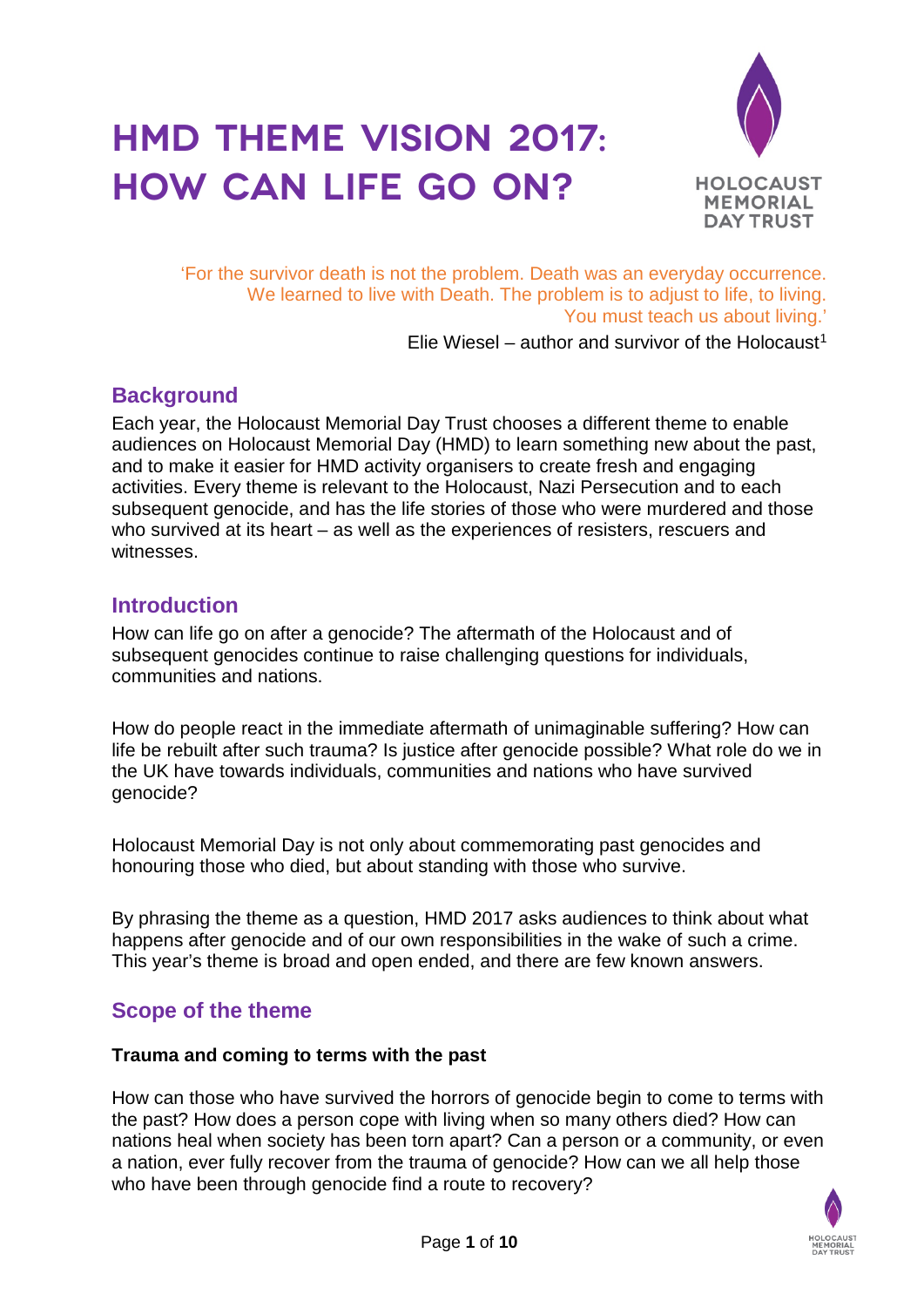The trauma suffered by individuals, communities, and nations during genocide is unimaginable. Many of those who survive suffer post-traumatic stress and depression, while the smallest reminders such as scenes in films, smells, tastes or certain clothes can trigger memories of what happened.

#### 'The sight of someone dressed entirely in black would also trigger a memory – the uniforms of the Khmer Rouge. And for a moment it could paralyse me as if I was under a spell… Memories seep back to me in ways I hadn't imagined.' Chanrithy Him – survivor of the Genocide in Cambodia<sup>2</sup>

The pain of remembering, the need to focus on working and rebuilding life in the present and a belief that people are not interested in hearing about the past make it impossible for some survivors to speak about their experiences for many years after. Some never do.

'In the intervening years I did not talk about my childhood experiences during the war, and although my family and friends knew that I had lived through the Holocaust, they did not ask any questions. They felt that it was too sensitive and that it would be too painful for me… In recent years, however, there has been a lot of interest in the subject and when I am invited to speak to school children and other groups, I accept whenever possible. I feel that it is my duty to speak for all those who have not survived to speak for themselves and tell what happened in those dark days in Europe. By speaking out, it is my greatest hope that something positive will be handed to the future generation.'

Mala Tribich – survivor of the Holocaust<sup>[3](#page-9-2)</sup>

Nations where genocides were perpetrated have followed different paths in addressing their past. For example, the Action Reconciliation Service for Peace (Germany) and the Austrian Holocaust Memorial Service arrange for young people to work abroad as volunteers for organisations working in Holocaust commemoration, education and survivor support, as part of their national service.

In Rwanda, the government has set up organisations and government bodies tasked with supporting survivors and remembering and commemorating the genocide. This contrasts with other countries such as the Baltic states, where there is a reluctance to acknowledge the extensive complicity of the population in the killing of Jews during the Holocaust, and in the former Yugoslav states where denial or minimisation of genocidal crimes such as the Srebrenica Massacre is still a political issue.

HMD activities could try to build understanding of the trauma faced by survivors through life stories. Activity organisers may wish to reference some of the organisations and initiatives that work to support survivors as they rebuild their lives and call on those involved in the activity to think about how they, individually, can support survivors.

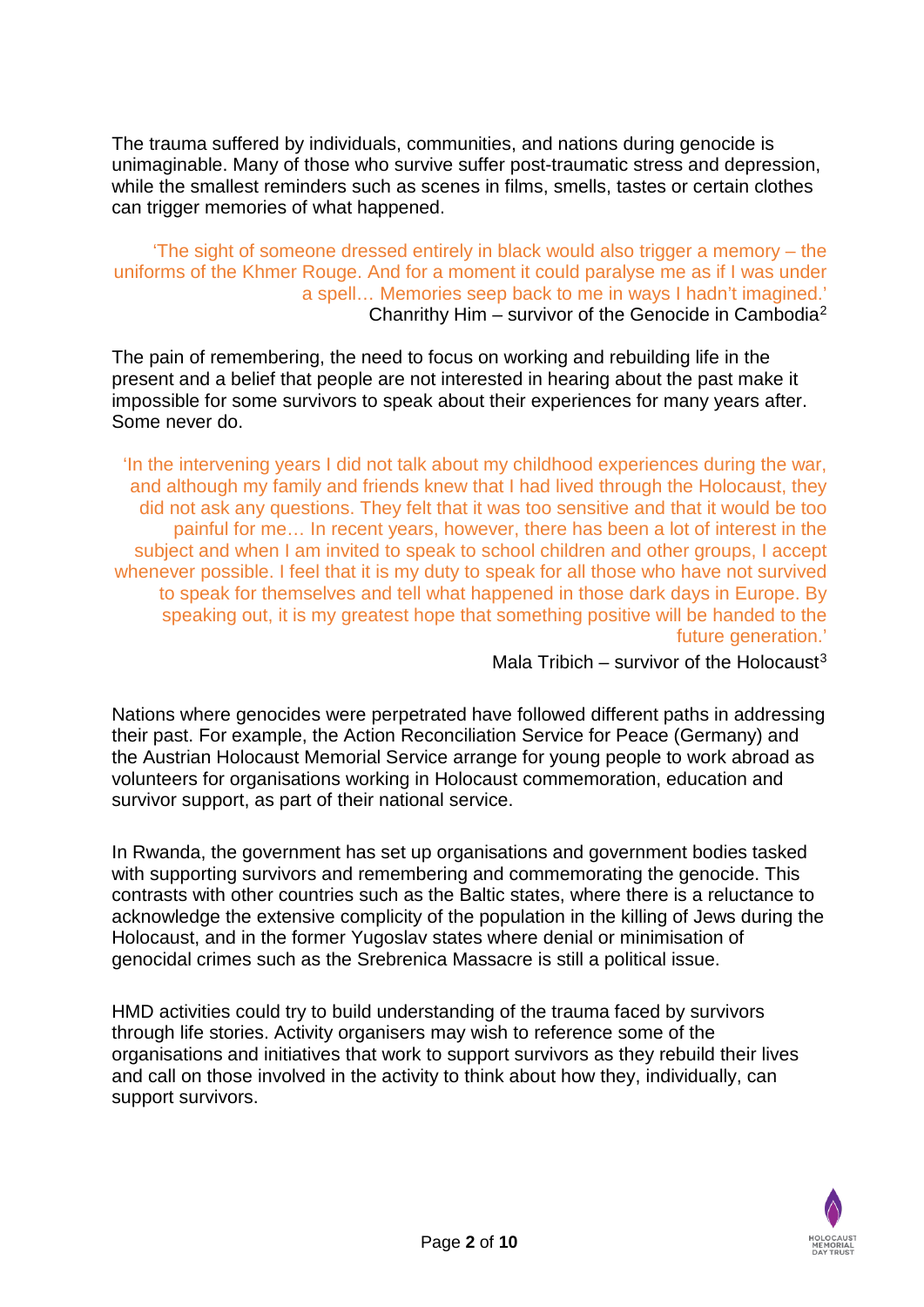## **Displacement and refugees**

The question of *how* life can go on is bound up with *where* it goes on. Times of genocide are always times of acute social upheaval; tens of thousands, sometimes millions, of people are forced from or flee their homes. In Cambodia most of the population was displaced; in Bosnia, Muslims were systematically removed from their homes. During the Holocaust Jews from across occupied Europe were forcibly transported to ghettos, concentration camps, and extermination camps sometimes thousands of miles away from their homes. This meant that when the Nazi camps were liberated, the few who had survived found themselves scattered across a continent.

'When they came to collect us from Dover one of the first things my uncle said to me was 'I don't want to talk about anything that happened to you. I don't want my girls upset'. It was a huge disappointment that nobody wanted to know, it was horrific. I was really, really angry, not only about what had happened, but the reaction from other people.'

Kitty Hart-Moxon – survivor of the Holocaust<sup>4</sup>

Where do the displaced go when the genocide ends? How can individuals and nations assist those refugees who have survived genocide but have no place to return? In Bosnia, thousands of Muslim refugees found sanctuary in Europe, while others returned home. However, there remain villages in Bosnia that are impossible for Muslims to return to.

For survivors who can return home, the process is painful and in many instances involves living side-by-side perpetrators and bystanders. For those who have to make a new home, there are different challenges: they may not feel a sense of belonging in a newly adopted village, city or country. Many do not know where to call 'home'.

'Because I did not return to Hungary, I lost my nationality. I became stateless. An outcast. No papers, no residence permit, no work permit. I often worked illegally, was cold and hungry, travelled with a false passport. It took me 12 more years to obtain a nationality and become a recognised civil being again.' Trude Levi – survivor of the Holocaust<sup>5</sup>

Activities may wish to focus on stories of displacement and refugees from the Holocaust, Nazi persecution and the subsequent genocides and draw parallels to debates over refugees of today. Millions of people have fled the genocide in Darfur, with some seeking refuge here in the UK.

#### **Justice**

Seeking justice after genocide is complicated and raises a number of challenging questions. Is justice possible after genocide? Who gets to decide what form that justice takes? Is it ever too late to seek it? Can there be lasting peace without justice and accountability? Does holding perpetrators to account in a criminal court act as a deterrent?

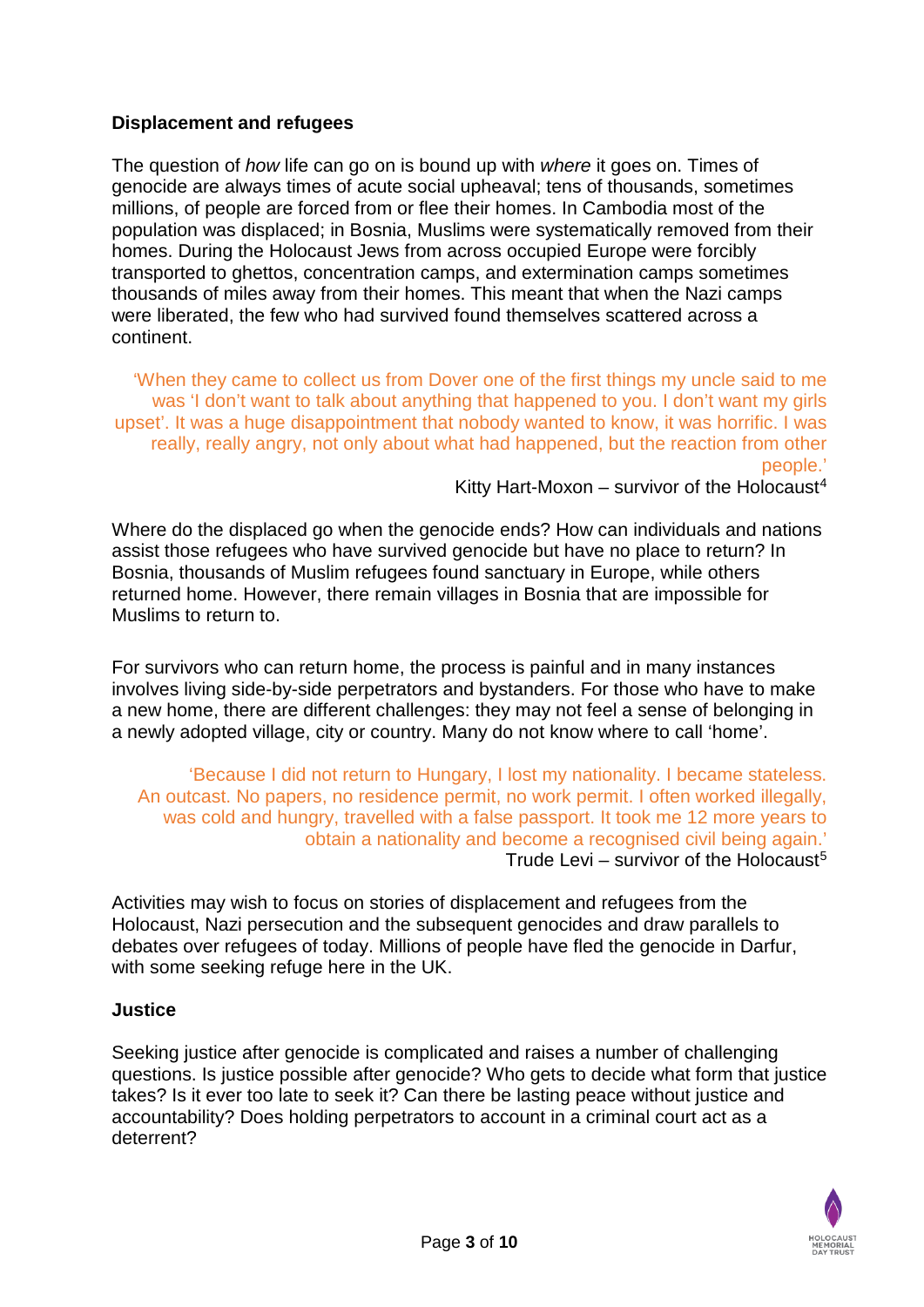International and national attempts to seek criminal justice after genocide have evolved since the Nuremberg Trials, where Nazi leaders were put on trial by the Allied forces in the wake of the Second World War. Since then, ad-hoc courts have been established in order to prosecute individuals deemed most responsible for genocide. These include the Extraordinary Chambers in the Courts of Cambodia, the International Criminal Tribunal for Rwanda, and the International Criminal Tribunal for the Former Yugoslavia.

In Rwanda where the national court system became overwhelmed by the number of people in prisons awaiting trial for crimes related to the genocide, the government made the decision to set up a series of local courts called *gacaca.* These community courts were held once a week in villages all over the country, in informal settings. Over 12,000 gacaca courts were set up and prosecuted one million people for genocide crimes, from looting to committing massacre. However, the use of these courts has been controversial, as they were never intended for crimes of this scale, only previously having been used for local disputes. The aims of the *gacaca* was to achieve truth, justice and reconciliation. The courts gave many survivors the chance to hear what had happened to their families, find out where their bodies were buried and gave the community as a whole a chance to face those who were accused and hear their story.

On 17 July 1998, the international community reached an historic milestone when 120 states adopted the Rome Statute, the legal basis for establishing the permanent International Criminal Court. The court began operating in 2002 and is responsible for trying those accused of 'most serious crimes of concern to the international community as a whole' including genocide. In 2010 the President of Sudan, Omar Al-Bashir, became the first sitting head of state to be indicted by the International Criminal Court for genocide. The arrest warrant against him has yet to be executed. As the genocide continues in Darfur Omar Al-Bashir remains president in Sudan, and justice of all kinds eludes Darfuris.

'We hope that peace will come someday soon to Darfur, that the conflict which has destroyed so many lives, caused so much suffering and allowed so many crimes, will be brought to an end. But we know that we cannot return to peace without accounting for what has been done. The women and children of Darfur deserve justice, they deserve the chance to hold those responsible to account, they deserve to be treated, at last, with dignity.'

Letter from 28 Darfuri women to the African Union and Arab League<sup>[6](#page-9-5)</sup>

Holding those responsible for genocide to account is a crucial component to life after genocide. Seven decades after the liberation of Auschwitz, those suspected of playing a role in the Holocaust and Nazi persecution continue to be arrested and tried for their crimes. Because genocide is deemed to be an international crime, responsibility for prosecuting genocide suspects extends beyond the borders of where the crime took place. In Today, UK law states that individuals in the UK suspected of committing crimes of genocide after 1991 should be tried in UK courts. This means those suspected of being involved in genocides in Rwanda, Bosnia, and Darfur could face justice in the UK. However, the UK has yet to try a single person for the crime of genocide.

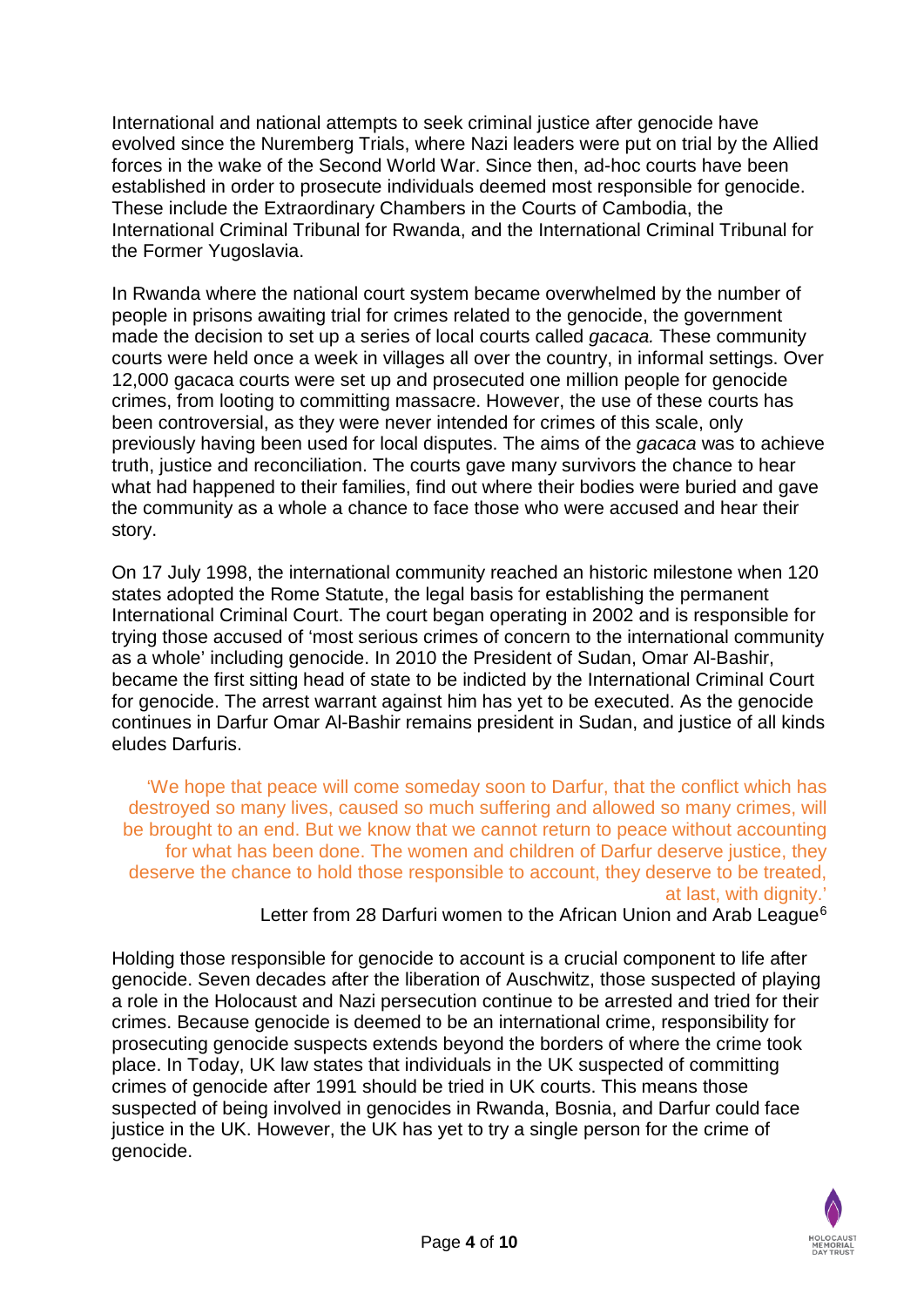While criminal justice is certainly important, and should be pursued wherever possible, the challenge for securing justice for survivors of genocide surely goes beyond the courtroom.

Activity organisers could create activities that consider the meaning of justice after genocide. What could it look like? Indeed, is a court judgement really justice if survivors cannot return home, or continue to be persecuted?

#### **Rebuilding communities**

Genocide destroys communities. Genocide also divides communities. How can communities and nations rebuild after genocide?

There is a physical aspect to the process of rebuilding. After World War Two, many urban areas that had previously been home to thriving Jewish communities were rebuilt in a way that cemented the eradication of Jewish culture.

In Bosnia, a Serb nationalist mayor stated 'There never were any mosques in Zvornik' after all the town's mosques were destroyed and the entire Muslim population killed or expelled between April and July 1992. In a town previously known for its Muslim heritage, with this line, the Mayor denied the community had ever existed and helped to destroy evidence of 500 years of shared living between Muslims and Christians.

In Poland, a country with a rich Jewish history and once home to Europe's largest Jewish community, only a handful of Jews remain today. Before the World War Two nearly a third of the Warsaw population were Jews and the city was home to a vibrant Jewish district. During the Holocaust that community, with its synagogues, theatres and political representation, was virtually wiped out. In April 2013 The Museum of the History of Polish Jews based in the former Warsaw ghetto opened its doors to the public to recall and preserve the memory of the history of Polish Jews. The Program Director of the Museum's Core Exhibition Barbara Kirshenblatt-Gimblett has said about it 'Here in Poland I think this museum can make an enormous difference in the renewal of Jewish life. The renewal is small, the community is small, but that doesn't make it any less important'.

'In 1946, on 4 July to be exact, a group of survivors – I think the number was forty-two – who came back to their town of Kielce, were massacred. This was a year after the war ended and it was a signal to dad that there was no future for us in our town of Kosow and our country of Poland and we had to leave; because if those things can happen after the experiences of the Second World War, then our lives were not safe. That was the signal to many other survivors who did the same thing.' Jerry Koenig – survivor of the Holocaust<sup>[7](#page-9-6)</sup>

The existence of Roma and Sinti communities who no longer have a physical or cultural presence in so much of Europe have in many places been completely (and perhaps purposefully) forgotten. In stark contrast, The Documentation and Cultural Centre of German Sinti and Roma based in Heidelberg celebrates more than 600 years of Roma and Sinti communities in Germany. It works with survivors to remember the genocide of these communities and promotes Roma and Sinti culture and tradition today.

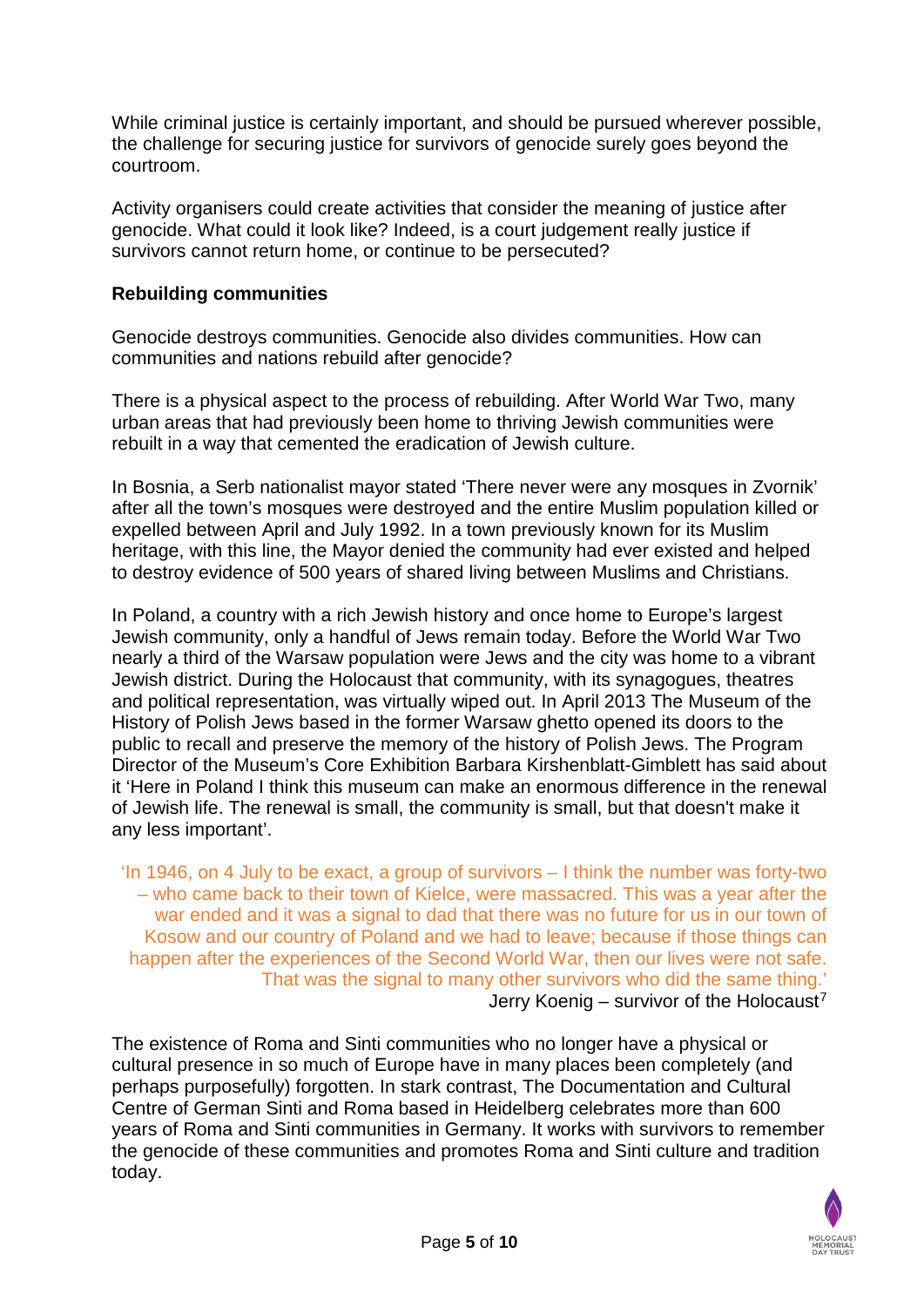When surviving communities are able to return, it often means survivors are forced to face those who were responsible for their suffering through either active support or through their indifference. In Rwanda, survivors live side-by-side perpetrators. Because aspects of the genocide in Rwanda were very local, this means some survivors have returned to their homes and villages where neighbours, friends, and even extended family members, participated in the genocide. In these circumstances how can life resume and social cohesion progress after genocide?

Activity organisers may wish to highlight stories of rebuilding after genocide. Activities could investigate and celebrate Roma or Sinti communities in the UK today or consider how we can all support communities to be rebuilt or celebrated today.

### **Reconciliation and forgiveness**

Should perpetrators ask for forgiveness? Is true reconciliation and forgiveness possible or even desirable?

There is no right or wrong when it comes to reconciliation and forgiveness. Everybody's experience is different:

Simon Wiesenthal's book tells the story of how he was approached by a dying member of the SS so he could confess and ask forgiveness from a Jew during the Holocaust. In the book, Wiesenthal reflects on his reaction at the time (he said nothing) and how he has thought about this over time since – being torn between compassion, justice, silence and truth.

'I saw him briefly, just a glance. He's a broken man, an elderly man. Forgiveness? Who am I to forgive him? I'm lucky I survived. I think perpetrators have to answer for what they've done. Germany is at the forefront of reconciliation, and it has been for a long time. Thank God for that. But we must never forget.' Survivor of the Holocaust, Susan Pollack, speaking on the trial of Oskar Groening<sup>8</sup>

'Forgiving is difficult, but it's not impossible because the few genocide survivors can't develop Rwanda by themselves. We all need to combine our energy to develop the country. But I think it's better for those who committed the crimes to start asking for forgiveness. They should come to us to talk about it. Let's say if it's a Hutu who killed, he should come and say, 'I killed people and I am really sorry.' They should show us that they are truly sorry. Then things could proceed.' Freddy Mutanguha – survivor of the Genocide in Rwanda<sup>9</sup>

'Sometimes there is nothing you can do about a particular individual or the situation. Therefore retaining the anger in your heart continues to bring pain and bitterness to you and may affect your children in future. Forgiveness is therefore not for the other person, but for you who are bitter. When you forgive, you heal yourself.' Jean Paul Samputu – survivor of the Genocide in Rwanda and musician<sup>[10](#page-9-9)</sup>

HMD activities could include discussion about forgiveness and reconciliation, can those involved in the activity imagine forgiving the perpetrators of such a crime? Whose place is it to forgive such crimes?

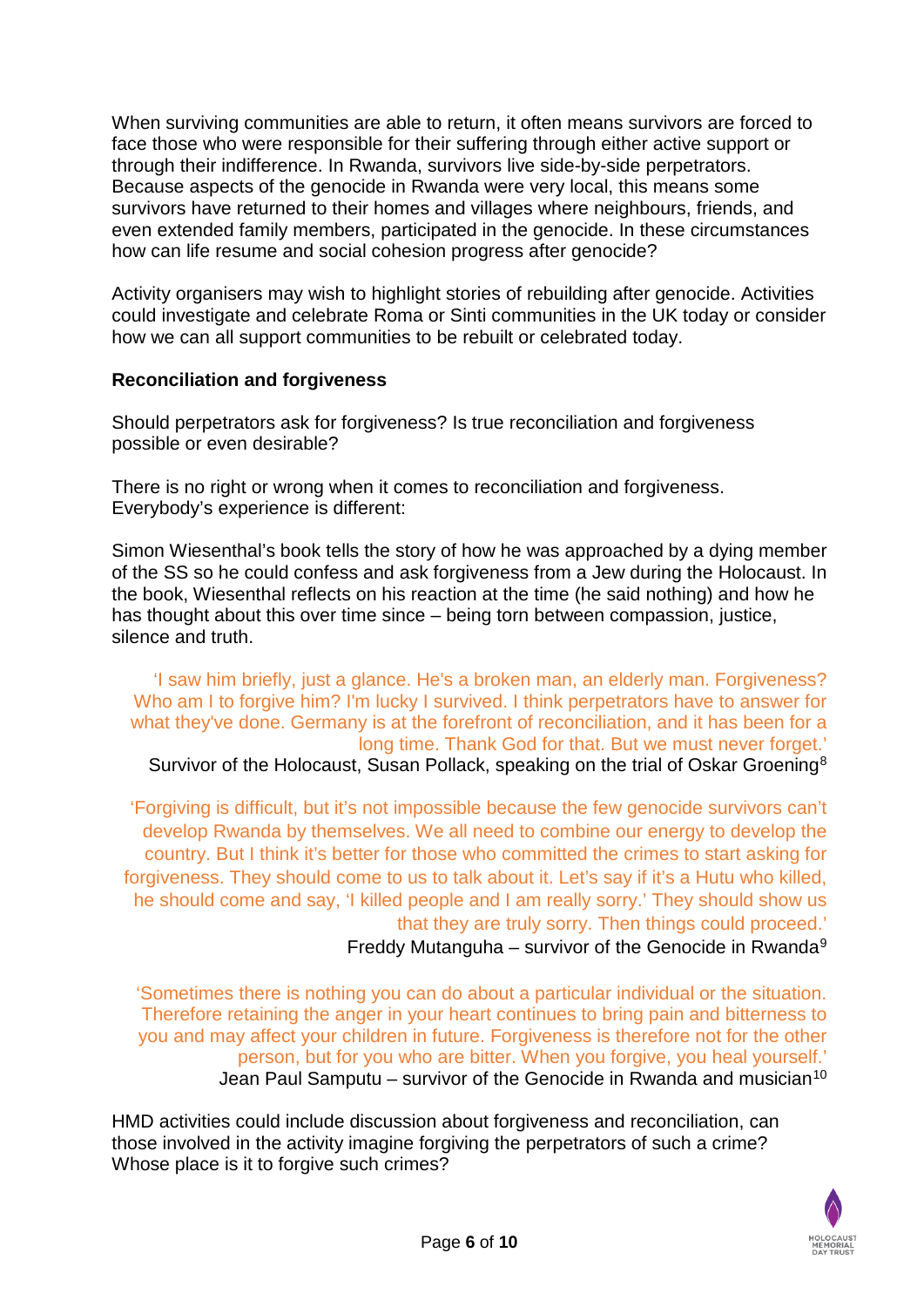## **Remembering**

Why is it important to memorialise and remember genocide? Who can remember when a whole group has been destroyed – or when the group has little voice? Whose responsibility is it to remember? How can we ensure memorialisation and remembrance is inclusive and not divisive?

So much of our ability to remember the Holocaust, Nazi Persecution and the subsequent genocides is thanks to those survivors who have been able to speak about their experiences. Through memoir, testimony, poetry and art, survivors have led us all in ensuring memory never dies.

Many communities that were systematically persecuted and destroyed by the Nazis such as the Roma and Sinti, disabled people and gay people were unable to pass on a strong collective memory of their suffering. This has meant their persecution has often not been remembered or memorialised.

#### 'Somehow, my family knew nothing of this story. It seemed to me as if these terrible events had been completely erased from memory' Sigrid Falkenstein on his aunt Anna Lehnkering, murdered as part of the Nazi programme of killing disabled people[11](#page-9-10)

The history and memorialisation of a genocide can be key to how life continues postgenocide. How individuals, communities and nations recall, recount and remember genocide can be contentious.

Today there are a large number of Holocaust museums and memorials around the world, but this is a relatively recent development. Memorials and museums in Cambodia, Rwanda and Bosnia mark the genocides that occurred there, but are not as frequently memorialised abroad.

Holocaust and genocide studies are now major academic disciplines, with vast numbers of books, journals, fictional narratives and memoirs available. HMD activities could explore the nature of memorialisation and the writing of history. Activity organisers may wish to reference the different national exhibitions at Auschwitz, and the plans being developed by the UK Holocaust Memorial Foundation.

#### **Facing hate: denial and trivialisation**

Denial is the final stage of genocide. Examples of denial can be found for each of the genocides marked on HMD. In some countries Holocaust denial is a crime. The UK does not have a statute that reflects the 2007 EU directive which made 'publicly condoning, denying or grossly trivialising crimes of genocide' punishable by law.

The theme will explore the question of how life can go on after the Holocaust and genocide whilst denial and trivialisation exist. Some survivors have given this as their reason for testifying at trials of alleged perpetrators: to provide proof to those who deny the Holocaust.

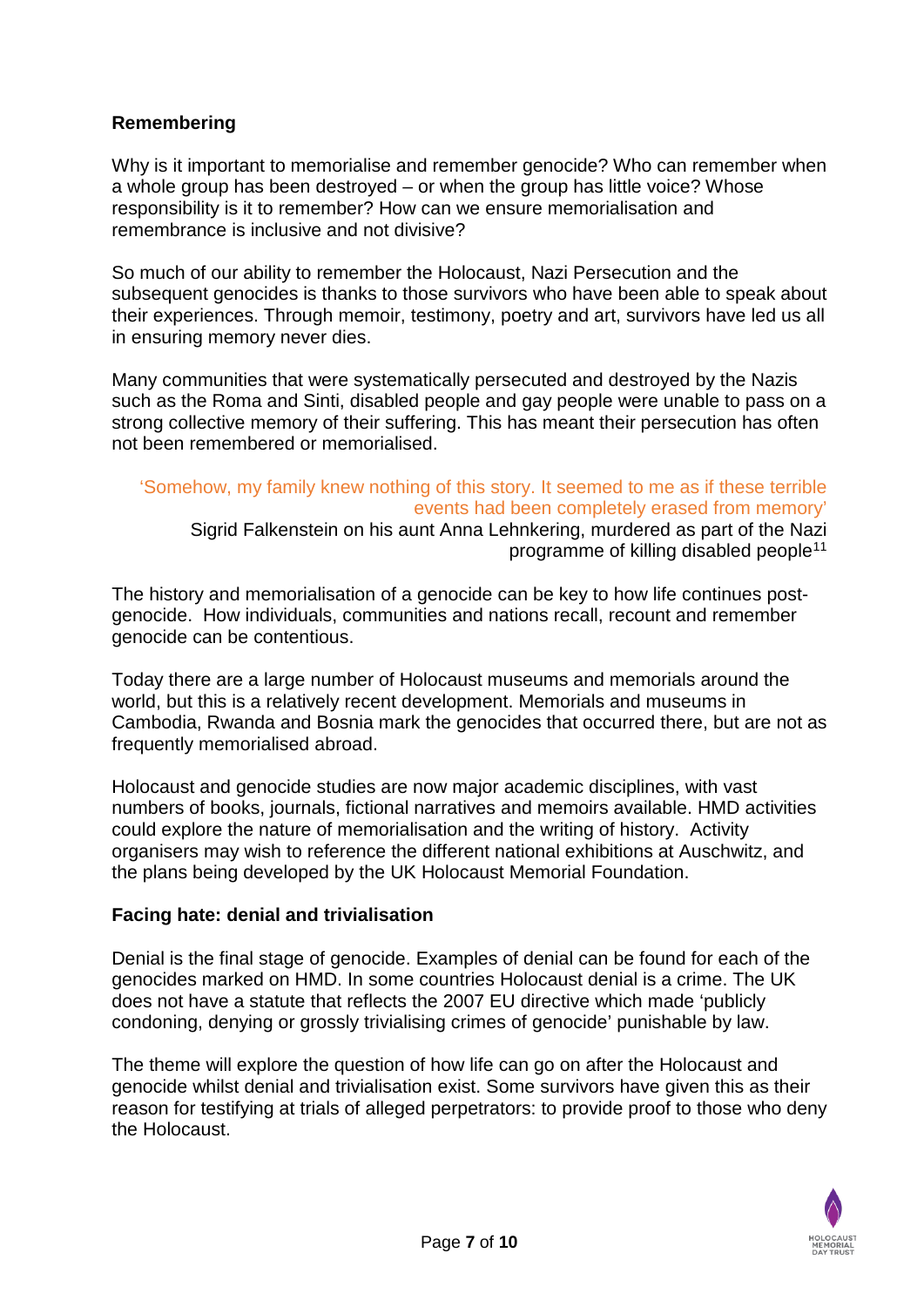## 'To me the most important part of the trial was to let the world know about the Holocaust, to counteract denial. To me Holocaust denial is just as painful as the tragedy I went through.'

Survivor of the Holocaust, Ivor Perl, at the trial of Oskar Groening<sup>[12](#page-9-11)</sup>

In 1994 historian Deborah Lipstadt published her book *Denying the Holocaust*, in which she named antisemitic 'historian' David Irving as a Holocaust denier. Irving sued Lipstadt and her publisher for libel. In court Lipstadt demonstrated that Irving has systematically distorted history and was an active Holocaust denier, antisemite, and racist. The story of the 1996 libel trial will be told in a film starring Rachel Weiss, to be released this year.

HMD activities can actively stand up against denial and trivialisation be teaching about the Holocaust, Nazi Persecution and the subsequent genocides. Activity organisers should consider how they can best increase understanding of these crimes.

### **Facing Hate: today**

Antisemitism and other forms of hate continue today. Failing to learn the lessons of the past, extremist groups are growing in strength and voice across Europe and the world often espousing hatred of Jews, Muslims, Roma and immigrants.

I'm afraid that Europe is forgetting its past and that Auschwitz is only sleeping. Anti-Gypsy threats, policies and actions worry me greatly and make me very sad. Ceija Stojka – Roma Auchwitz survivor<sup>[13](#page-9-12)</sup>

Jewish people today often face hate from far right, far left and Islamic extremists. A study by the Community Security Trust recorded 924 antisemitic incidents in the UK during 2015, 86 of which were violent assaults. A different study undertaken by the Rabbinical Centre of Europe showed 70% of the continent's Jewish population are afraid to expose their religion in public.

From January to October 2015, Tell Mama recorded approximately 2,500 cases of anti-Muslim hatred in the UK whilst the year 2014/15 saw 5,597 hate crimes in the UK motivated by the victim's sexuality and 2,508 motivated by the disability of a victim.

Some describe the Roma as 'the most persecuted group in Europe'; their growing stigmatisation led the United Nations Special Rapporteur on minority issues in 2015 to warn of the 'resurgence of unacceptable myths about Roma criminality, unworthiness and inferiority'.

Conflict in Burundi, although political in its origins, is at risk of descending towards communal violence. Like its neighbour Rwanda, Burundi's history has been marked by violence between Hutu and Tutsi communities. Today use of rhetoric reminiscent of that heard in the run up to the genocide in neighbouring Rwanda where up to 1,000,000 Tutsi and moderate Hutus were murdered, is of major concern.

In Darfur, genocide rages on.

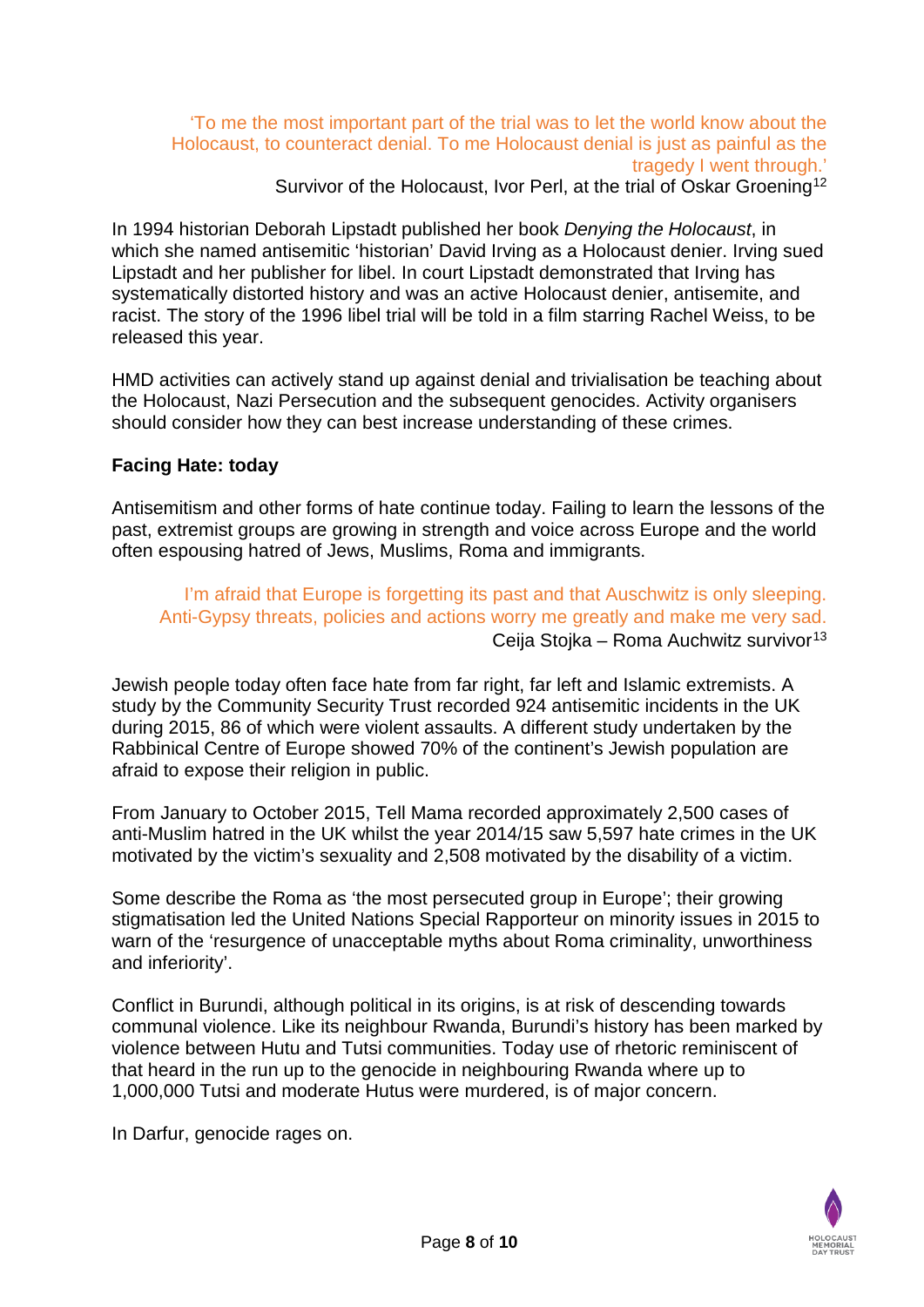These are just some of the examples that show groups who have been the victims of genocide continue to be threatened with identity-based violence today. This raises serious questions about individual, organisational, community and governmental responsibilities for protecting the rights of marginalised communities.

HMD activities can help encourage participants to stand up against hate in our world today. Activity organisers should consider if there are ways their activity can fight antisemitism and other forms of hate in the UK, or can encourage participants to support efforts to tackle identity-based hate around the world.

## **Teaching about living:**

On HMD we should not remember only how the victims of the Holocaust, Nazi persecution and subsequent genocides died, but also how they lived. We should learn and teach about the cultures and practices the perpetrators wanted to destroy and ensure the world never knows more about how these people died than it does about how they lived.

Everybody should stand together with genocide survivors, and anybody who has been the victim of identity-based hate, to support them in ensuring life can go on. Each of us must ask ourselves what we can do to answer Elie Wiesel's call to help teach genocide survivors about living and to make their recovery just that little bit easier.

Activities might focus on celebrating cultures, for example activities could increase understanding about Judaism or Islam. Perhaps those involved in activities could learn the Intore 'cow' dance of Rwanda or a few words from the language of the Fur tribe in Darfur.

# **Further resources:**

We have created an extensive further resources list to support activity organisers in exploring this year's theme. The list includes information on books, films, web resources, museums and memorials, archive material and court records, articles and organisations.

**[The further resources document can be found here.](http://hmd.org.uk/sites/default/files/hmd_2017_theme_vision_further_resources.pdf)**